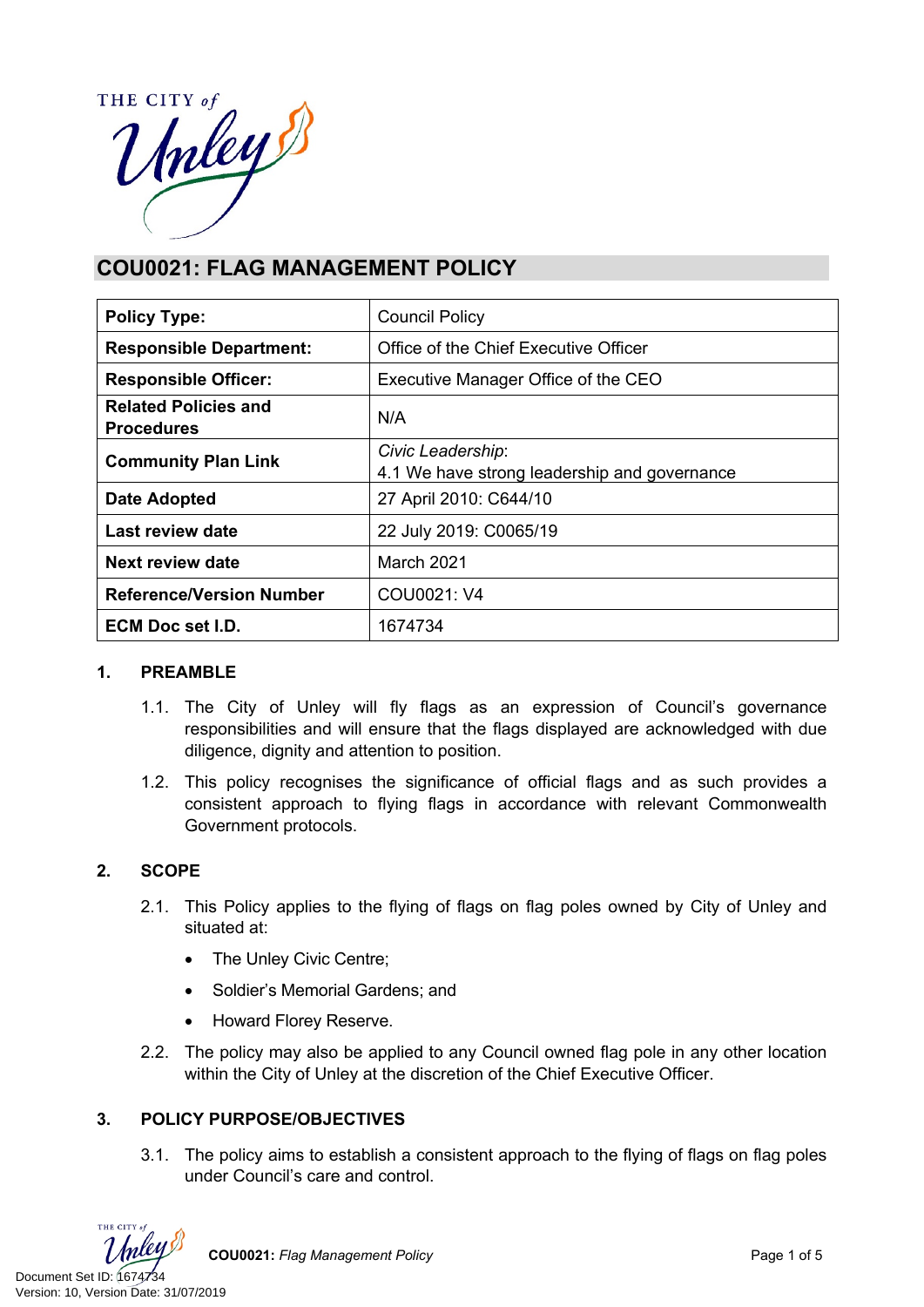# **4. DEFINITIONS**

*Flag* A piece of cloth, usually rectangular, of distinctive colour and design, used as a symbol, standard, signal, emblem or ensign, and which is attached by the shorter edge to a staff, rope, or pole.

*Halyard System* Flag pole with a rope pulley system fitted inside the pole.

#### **5. PRINCIPLES**

- 5.1. The following general principles apply to this policy.
	- 5.1.1. Flags may be flown for a governance purpose if they are:
		- An Australian National Flag recognised by the Australian Government pursuant to the *[Flags Act 1953](https://www.legislation.gov.au/Details/C2008C00376)*, including subsequent proclamations such as that for the Australian Aboriginal and Torres Strait Islander flags.
		- The South Australian State flag.
		- The City of Unley Ensign (bearing Council's official logo).
	- 5.1.2. Requests for Council to fly flags other than those permanently flown on Council property will be considered on a case by case basis. (Per clause 6.8)
	- 5.1.3. Flags must be raised and lowered with dignity and respect.

#### **6. POLICY STATEMENT**

- 6.1. All flags will be flown in accordance with the requirements of the *Flags Act 1953,* and the *"Australian Flags – Part 2: The protocols for the appropriate use and the flying of the flag"* publication.
- 6.2. The flag poles at the Civic Centre will be used to display flags and banners to encourage local and national pride and to mark events of community and wider significance.
- 6.3. Council will comply with directions issued by the Commonwealth Flag Officer, Department of Prime Minister and Cabinet, or the Protocol Unit of the Department of Premier and Cabinet with respect to flying flags at half-mast as a sign of mourning.
- 6.4. At Council's discretion, flags on Council property may be flown at half-mast on the death (or on the day, or for part of the day, of the funeral) of a notable local citizen, current or past Elected Member, staff or volunteer.

#### **6.5. Standard Flag Display**

#### *Unley Civic Centre*

- 6.5.1. The City of Unley has five halyard system flag poles all of the same height situated outside the Civic Centre at 181 Unley Road, Unley.
- 6.5.2. The following flags are to be flown permanently and in order of precedence (from left to right of a person facing the building – in accordance with Commonwealth flag protocol):
	- The Australian National Flag
	- The South Australian State Flag
	- The Australian Aboriginal Flag
	- Torres Strait Islander Flag

THE CITY of Document Set ID: (1674734<br>Version: 10, Version Date: 31/07/2019

**COU0021:** *Flag Management Policy* Page 2 of 5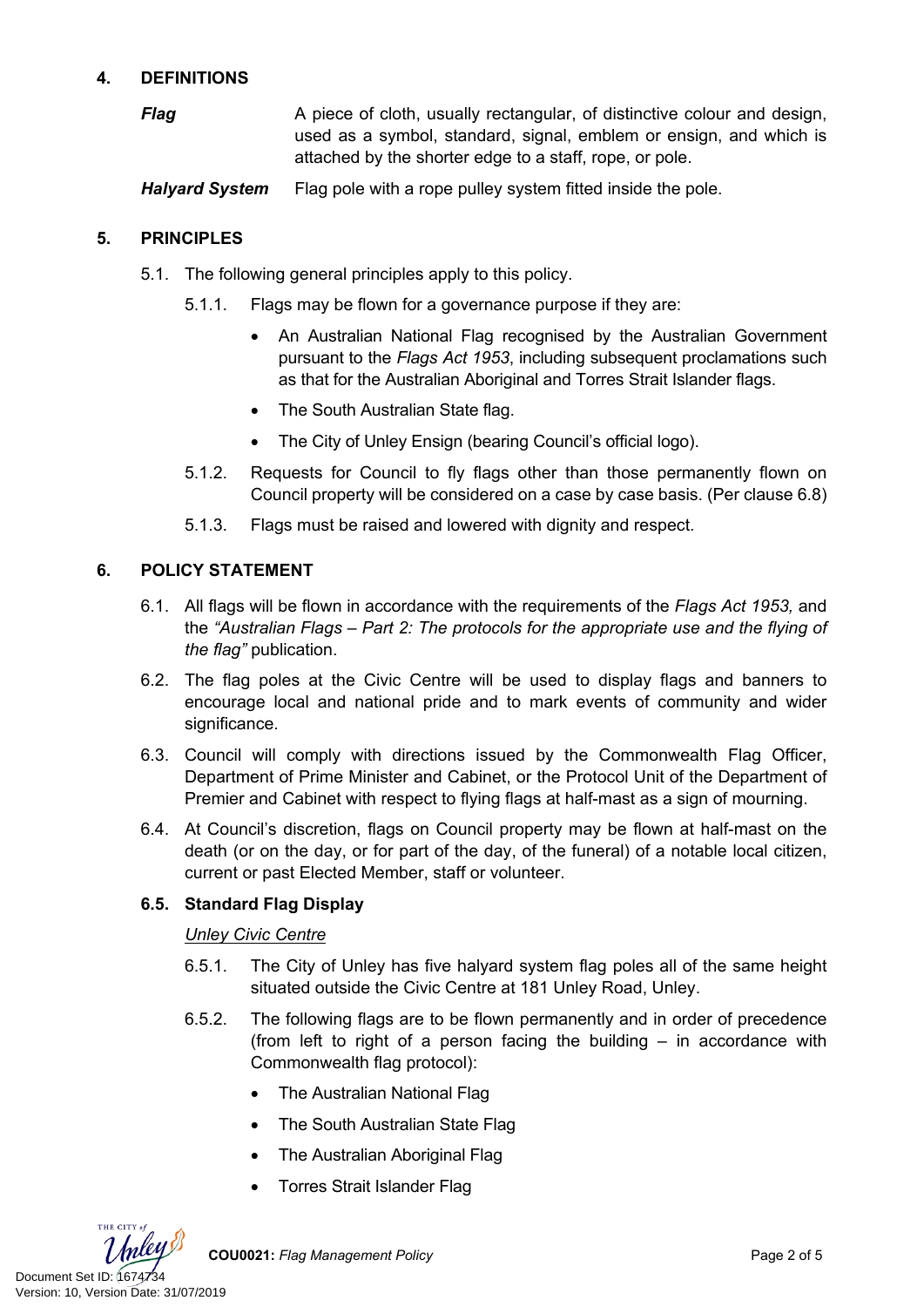The City of Unley Ensign (bearing the City of Unley logo).

# *Soldiers' Memorial Garden, Unley Road, Unley*

6.5.3. The Soldiers' Memorial Garden has a single halyard system flag pole which permanently flies the Australian National Flag.

# *Howard Florey Reserve, Fullarton Road, Parkside*

- 6.5.4. The Howard Florey Reserve has a single halyard system flag pole which flies the Australian National Flag on particular occasions such as Anzac Day and Remembrance Day.
- 6.6. Where declared by the Commonwealth or State Government a special flag or flags may be flown. When Council receives advice on such "special declarations' by the government the City of Unley ensign will be replaced with the special flag(s) if the display cannot otherwise be appropriately accommodated on the flag poles.

# **6.7. Flying alternative flags and banners**

- 6.7.1. Subject to Council approval, other flags may be flown in a symbolic gesture of inclusiveness and multiculturalism. If there is insufficient time for a Council resolution, without the holding of a Special Meeting of Council, the Chief Executive Officer in consultation with the Mayor may approve or refuse the request.
- 6.7.2. Organisations wishing Council to fly their flag must apply in writing to the Chief Executive Officer and include the following information:
	- A colour example of the design.
	- Preferred dates of display.
	- Detail the relevance or significance of the flag to the City of Unley.
	- Contact details of the person responsible for supply and collection of the flag.
- 6.7.3. If more than one application is received for the same display period, then a decision on which flag to fly (or not) will be made based on the following criteria:
	- The date on which the application was received by Council.
	- Relevance or significance to the City of Unley.
	- Any advice or directive from Government Protocol Officers: The Commonwealth Flag Officer; or Protocol Unit, and Department of the Premier and Cabinet.
- 6.7.4. If necessary, the City of Unley Ensign will be removed in order to accommodate the flying of an approved flag.
- 6.7.5. Flags which fall in to the following categories will not be flown:
	- Commercial advertising material.
	- Flags or banners for promotion of political or social advocacy messages.
	- Torn, damaged or frayed flags.

THE CITY of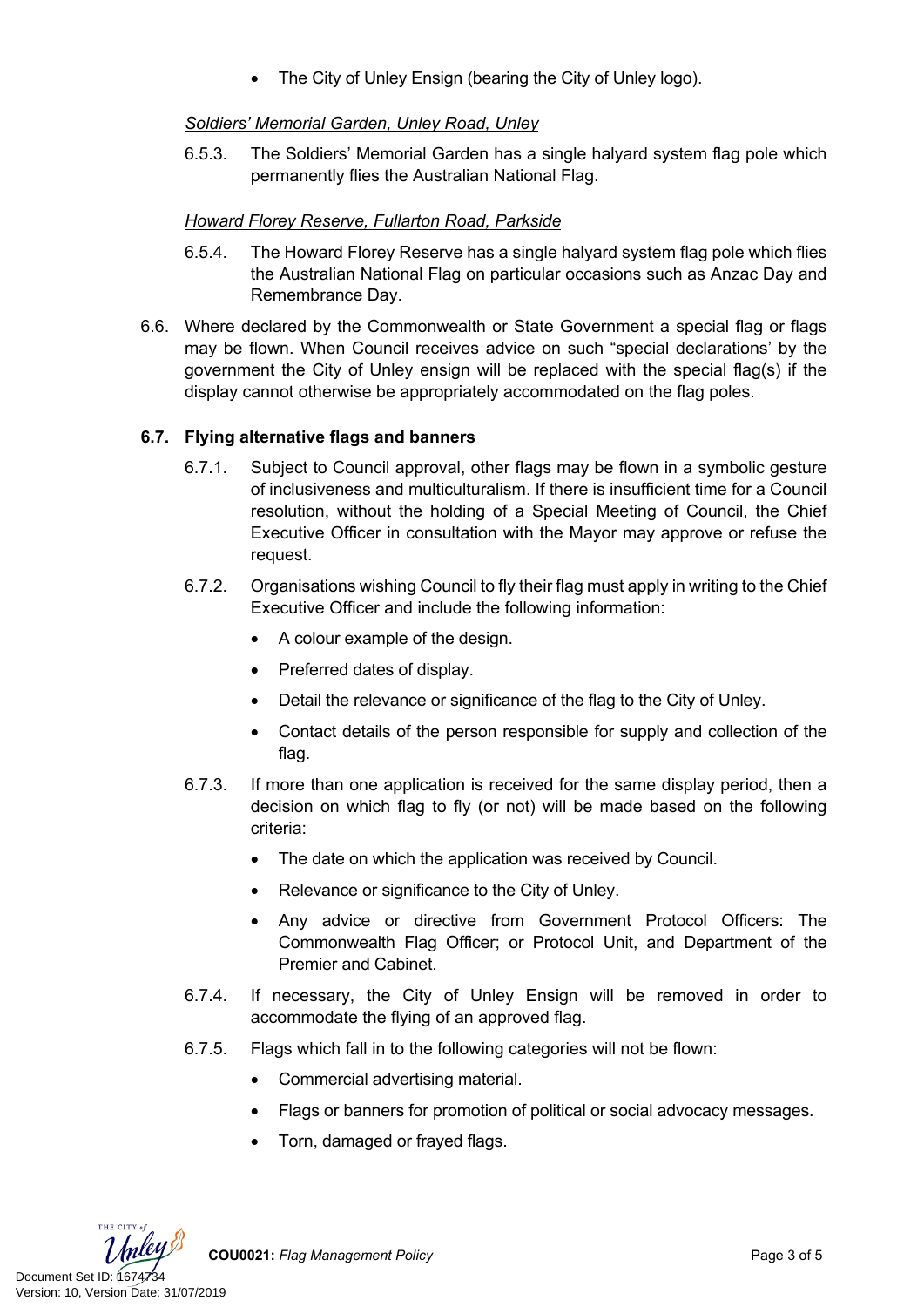- 6.7.6. Council will not accept liability for theft, damage or vandalism of a flag (other than its own property), or for cancellation of display due to adverse weather or a directive from the Government Protocol Officers.
- 6.7.7. The flying of an alternative flag or banner does not constitute Council's endorsement or support of a specific nation or cause.

# **7. POLICY DELEGATIONS**

7.1. The Chief Executive Officer is delegated to direct that flags on Council properties be flown at half-mast on the occasion of the death of a notable local citizen, current or past Elected Members, council employee or volunteer.

### **7.2. Flag poles on Council property**

- 7.2.1. Provided that the size and location of the proposed flag pole is under the prescribed limits in the *[Development Regulations 2008](https://www.legislation.sa.gov.au/LZ/C/R/DEVELOPMENT%20REGULATIONS%202008/CURRENT/2008.233.AUTH.PDF)*, the Chief Executive Officer is delegated to receive and approve an application, and decide on the location, of additional flag poles on Council property, or to refuse such application.
- 7.2.2. The Chief Executive Officer may also recommend and/or direct that a flag or flag pole on Council property be removed or relocated.

# **8. LEGISLATION**

*[Flags Act 1953](https://www.legislation.gov.au/Details/C2008C00376)*

#### **9. AVAILABILITY OF POLICY**

9.1. The Policy is available for public inspection during normal office hours at:

The Civic Centre,

181 Unley Road, Unley SA 5061.

A copy may be purchased for a fee as determined annually by Council.

It is also available for viewing, download and printing free of charge from the Council's website [www.unley.sa.gov.au](file:///C:/Users/dvonwald/AppData/Local/Microsoft/Windows/INetCache/Content.Outlook/3K0LT0PM/www.unley.sa.gov.au).

#### **10. DOCUMENT HISTORY**

| <b>Date</b>   | <b>Ref/Version No.</b> | <b>Comment</b> |
|---------------|------------------------|----------------|
| 27 April 2010 | C644/10: V1            |                |
| 28 May 2012   | C420/12: V2            |                |
| 22 Feb 2016   | C385/16: V3            |                |
| 22 July 2019  | C0065/19: V4           |                |